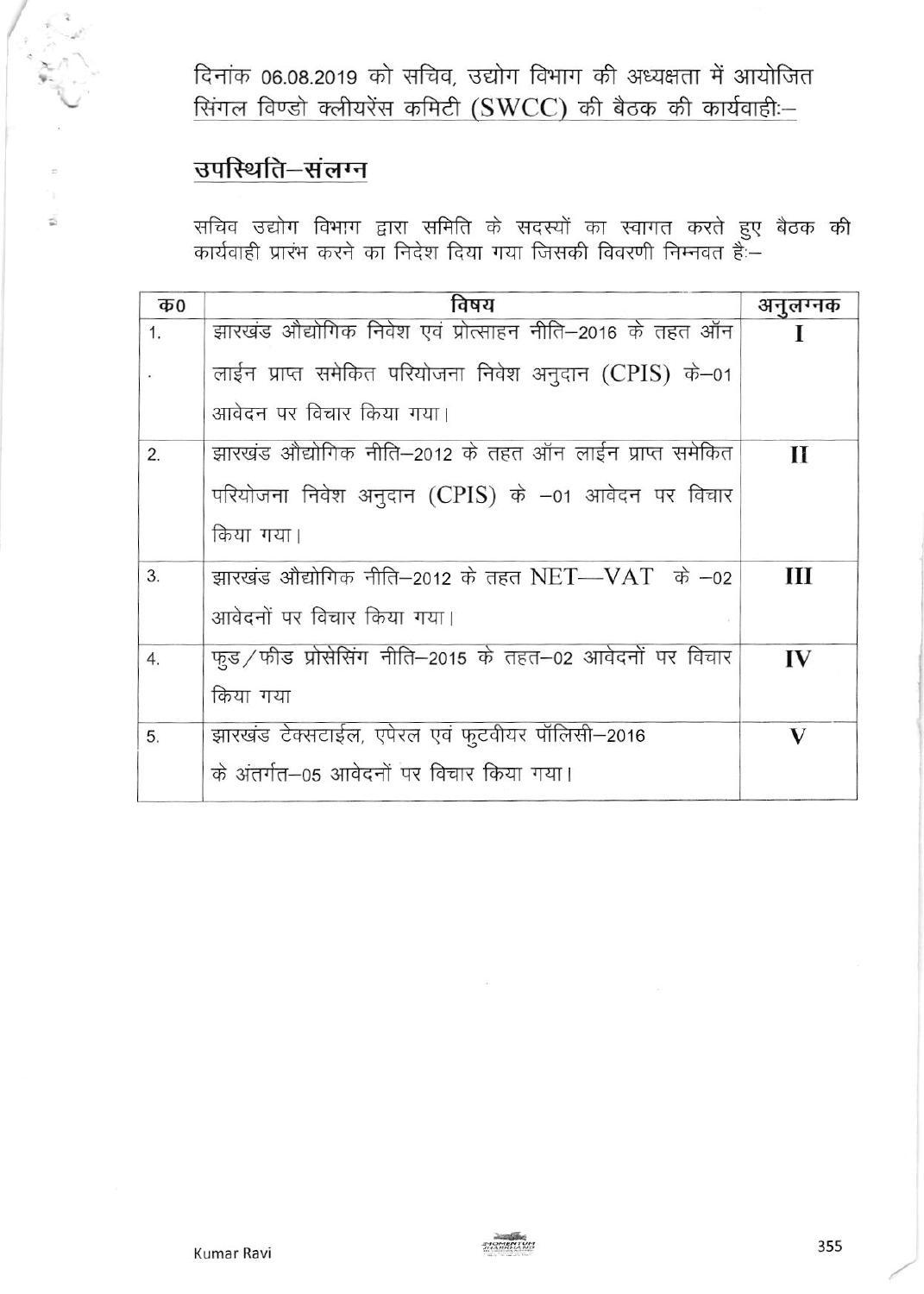# Incentive Proposal for CPIS under JIIPP 2016:

#### 1. M/s Suraj logistic Private Ltd. AIADA, Saraikela, Kharsawan.

- $i$ . The DPR cost is Rs.18.39 crore. The Project was financed by HDFC Bank by sanctioning a term loan of Rs.7.0 crore. The actual capital investment as per CA certificate is Rs.18.93 crore.
- Means of finance. The means of finance is term loan of Rs.7.0 crore and retained ii. earning of Rs.11.39 crore on 31.03.2015. The accumulated reserve as on 31.03.2018 id Rs.63.25 crore. The DoP of the Unit is 01.09.2017 for production of PVC/HDPE Pipes & fittings & fabric.
- iii. The physical verification of Plant & machinery and payment verification was jointly conducted by AIADA, and EY team dated 14 th May 2019. The eligible investment under P&M directly related to production exclusive of Electrical installation/Handling equipment/safety equipment/statutory Duties/ Erection & installation charges as certified by the said Team is Rs.1467.72 lakh.
- A. The statutory compliance of EPF &ESIC in terms of Form 1.8 issued by EPF & ESI authority.
- B. The Unit's production/Tax payment during the financial year 2017-18 (up to feb 2019)

(Fig. in Lakh)

| Year      | Prodn<br>MT | <b>VAT</b> | <b>CST</b> | Excise | Electricity | <b>GST</b> | <b>ITR</b><br>AY 2018-19 |
|-----------|-------------|------------|------------|--------|-------------|------------|--------------------------|
| $17 - 18$ | 0.17838     | 73.21      | 49 77      | 691.48 | 782.83      | 2488.91    | $\sim$                   |
| $18-19$   | 0.06158     | U          |            | 670.93 |             | 3079.74    | 239.86                   |

|                         |                                                   | <b>Check-List CPIS</b>                            |  |  |  |  |  |
|-------------------------|---------------------------------------------------|---------------------------------------------------|--|--|--|--|--|
|                         | Name of the Applicant                             | M/s Suraj logistic Pvt.Ltd.                       |  |  |  |  |  |
| $\overline{c}$          | <b>Address</b>                                    | Saraikela-Kharsawan                               |  |  |  |  |  |
| 3                       | <b>Category of Unit</b>                           | Large                                             |  |  |  |  |  |
| $\overline{\mathbf{4}}$ | New/Expansion                                     | Expansion                                         |  |  |  |  |  |
| 5                       | <b>GST Registration No.</b>                       | 20AAICS3426PIZ7                                   |  |  |  |  |  |
| 6                       | Date of commercial production                     | 01.09.2017                                        |  |  |  |  |  |
| 7                       | Product under DoP                                 | PVS/HDPE pipes & fittings and Bags $\&$<br>fabric |  |  |  |  |  |
| 8                       | Form 1.1(Board resolution)                        | Y                                                 |  |  |  |  |  |
| 9                       | Form 1.2(Power of Attorney)                       | Y                                                 |  |  |  |  |  |
| 10                      | Form 1.3 (Bank certificate, Loan &<br>Investment) | Y                                                 |  |  |  |  |  |

 $v^2$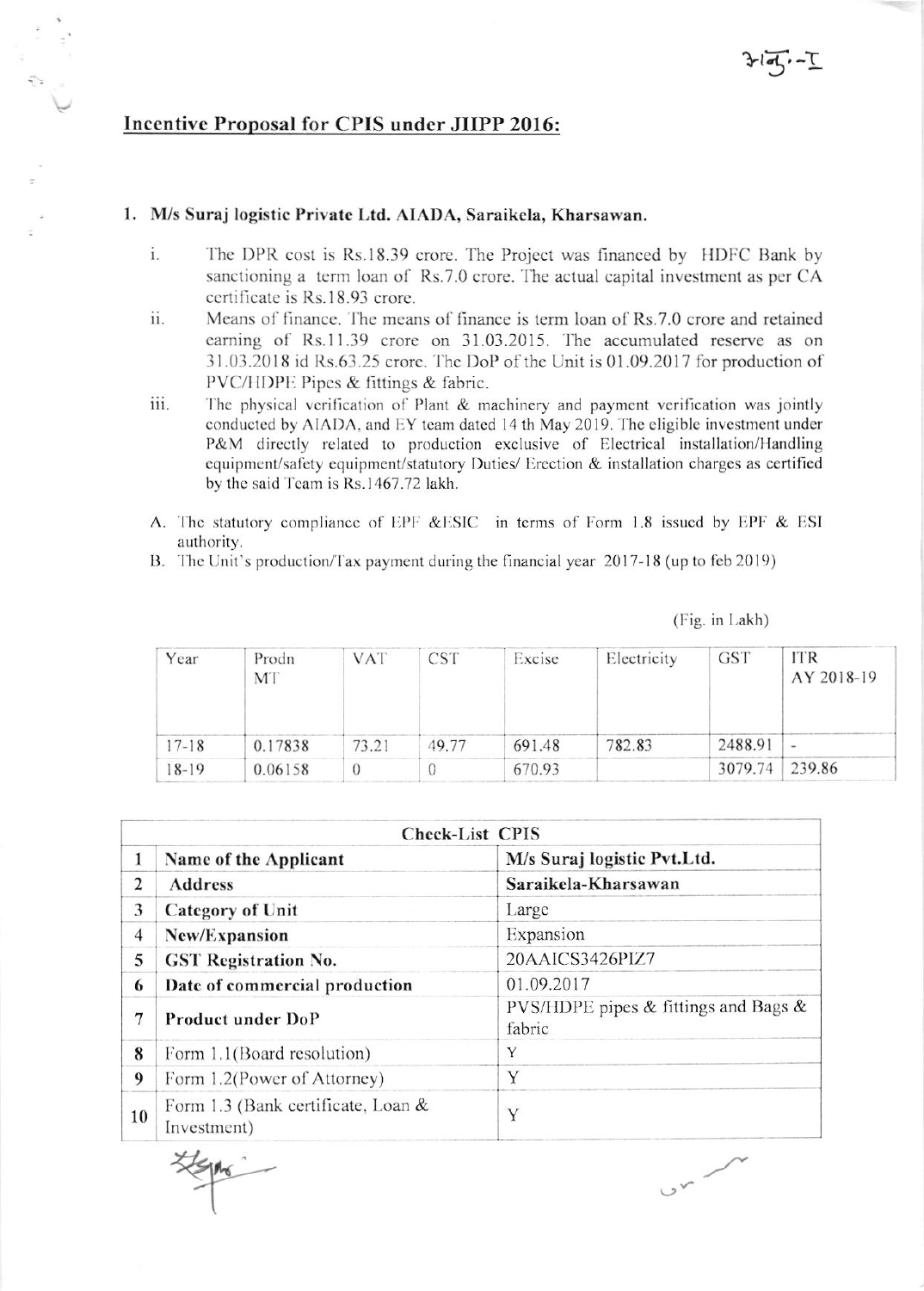| 11 | Form 1.4 (Statement of Prodn/Sales)            | Y For 2017-18, For 2018-19 with break<br>up under existing/expansion                  |  |  |  |  |
|----|------------------------------------------------|---------------------------------------------------------------------------------------|--|--|--|--|
| 12 | Form 1.6 (Affidavit)                           | Y                                                                                     |  |  |  |  |
| 13 | Form 1.7 (a) CA certificate for Investment     | Y                                                                                     |  |  |  |  |
| 14 | Form 1.8 (certificate from<br>P.F.Commissioner | EPF certificate Rs.19.79 lakh during<br>March 17 to Feb 18 & rs.17.32 lakh<br>2018-19 |  |  |  |  |
| 15 | Form 1.8 (certificate from<br>ESI.Commissioner | Rs.10.47 lakh during Sept 17 to Jan<br>2019                                           |  |  |  |  |
| 16 | Form 1.13 (means of finance)                   | Y                                                                                     |  |  |  |  |
| 17 | <b>NOC</b> for Product                         | dated 17.04.2017                                                                      |  |  |  |  |
| 18 | <b>CTO</b>                                     | 30.09.2027                                                                            |  |  |  |  |
| 19 | DoP certificate                                | Y                                                                                     |  |  |  |  |
| 20 | Certificate of Incorporation                   | Y                                                                                     |  |  |  |  |
| 21 | Factory License                                | 31.12.2019                                                                            |  |  |  |  |
| 22 | <b>Audited Balance Sheet</b>                   | $2017 - 18$                                                                           |  |  |  |  |
| 23 | ITR AY 2018-19                                 | Y                                                                                     |  |  |  |  |

# Calculation of Permissible Subsidy under CPIS for Non-MSME under JIIPP 2016 (Figures in Lakh Rupees)

| Details of capital Investment | <b>DPR</b><br>cost | CA<br>certificate | Insp.Team/EY | Weitage<br>$\frac{0}{0}$ | Eligible |
|-------------------------------|--------------------|-------------------|--------------|--------------------------|----------|
| Capital Investment in P&M     | 1549.25            | 1572.53           | 1467.72      | 50%                      | 733.86   |
| Other productive assets       |                    |                   |              |                          |          |
| Electric Installation         | 55.00              |                   |              |                          |          |
| Pollution Control equipment   |                    |                   |              |                          |          |
| Building & others             | 235.00             | 320.97            |              |                          |          |
| Total                         | 1839.25            | 1893.50           | 1467.72      |                          | 733.86   |
| Eligible amount $@$ 20% Rs    |                    |                   |              |                          | 146.77   |

Decision of Single Window clearance committee (SWCC): The SWCC recommended Rs. 146.77 Lakh (One crore forty six lakhs and seventy seven thousand) only for CPIS under JIIPP 2016 to M/S Suraj Logistix Private Limited located at AAIDA, Saraikela, Kharsawan. Necessary Approval should be taken from High powered committee (HPC).

 $C_{r}$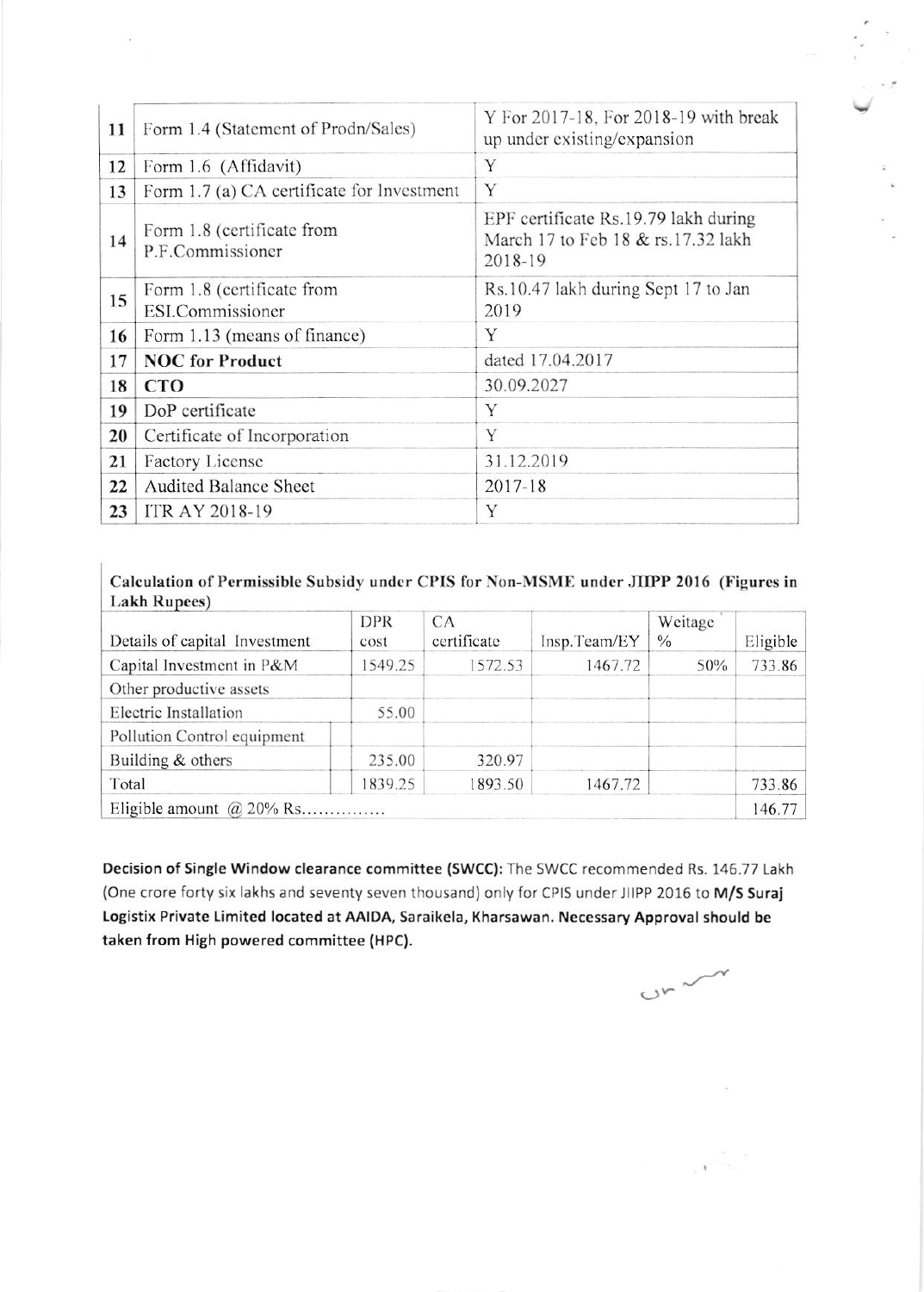z. – II

# CPIS claim under JIP 2012

Sub: Release of 4th & 5th instalment of CPIS in respect of M/s Kedia Plasticon Pvt. Ltd. for the year 2017-18 & 2018-19 under 2012 Policy Rs.2.67 lakh was sanctioned in the State Level Meeting held on 04.06.2016. 1st /2nd and 3rd intalments of Rs.53,400 stands released.  $\mathbf{1}$ The Unit's claim for 4th & 5th instalment has been received through GM, DIC letter dated 29.04.2019  $\overline{2}$ The unit has achived actual production of 54.65 % during 2017-18 & 2018-19. 3 CTO is valid up to 30.06.2019  $\overline{4}$ Factory liscence is valid uptoCalender Year 2020 5 The unit vide its letter dated  $26.02.2019$  (page-363) has claimed that the ESI & EPF is not applicable to unit and in support of the claim has submitted certified copy of Attendance cum salary register for 6 the month of April & May 2019 showing nos. of employees being 9. 7 The proposal may be placed in next SWCC meeting for necessary approval.

Decision of Single Window clearance committee (SWCC): The SWCC recommended Rs. 1,06,800.00 (One Lakh six thousand eight hundred) as 4<sup>th</sup> and 5<sup>th</sup> installments for CPIS under JIP 2012 to M/s Kedia Plasticon Pvt.Ltd located at Koderma. Subject to verification of 50% utilization of production capacity.

Ŧ

 $\bar{\gamma}$ 

 $\sim$